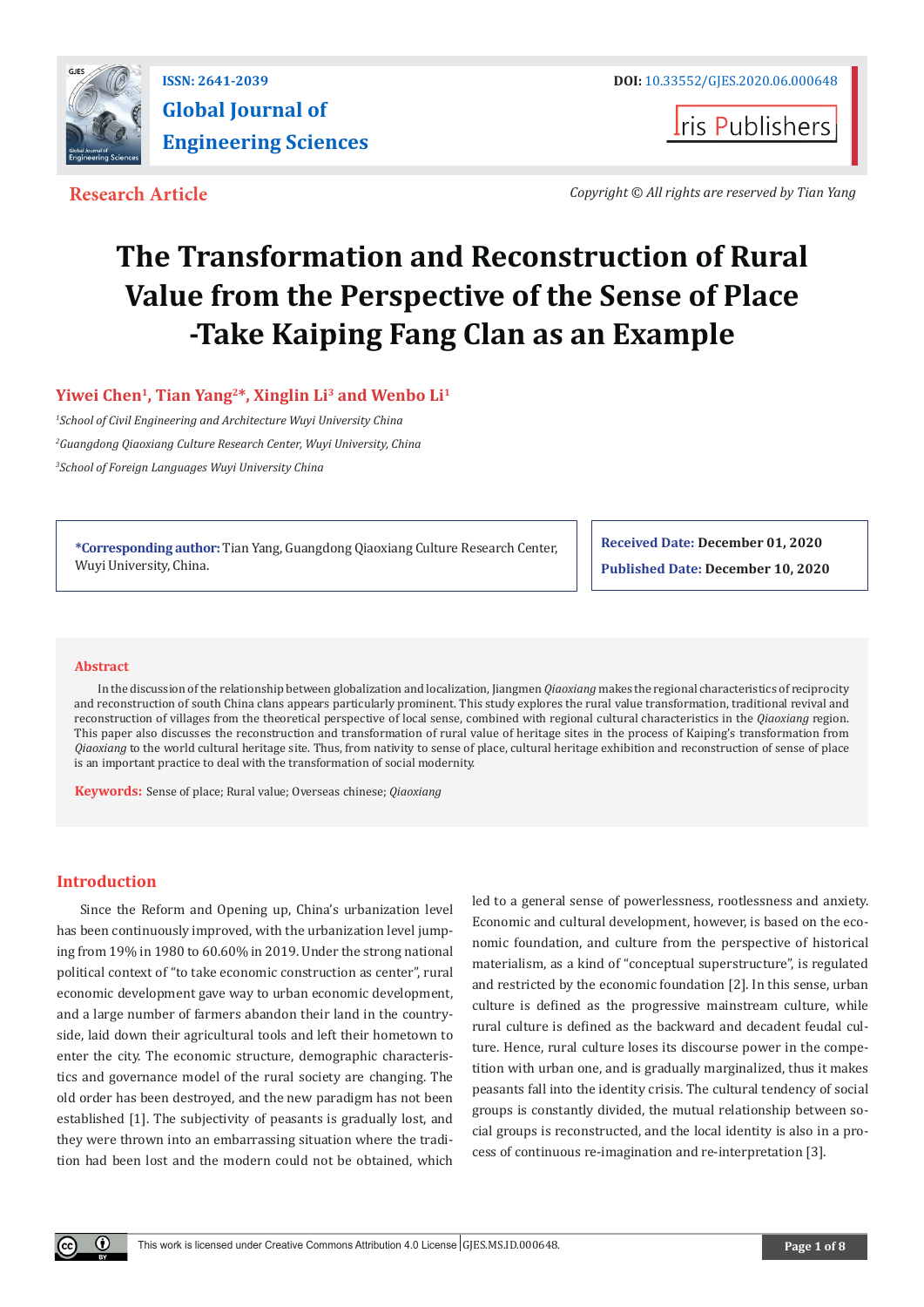In the discussion of the relationship between globalization and localization, Jiangmen *Qiaoxiang* - hometown of overseas Chinese- -makes the regional characteristics of reciprocity and reconstruction of south China clans appear particularly prominent. The local characteristics of "overseas Chinese" are formed in the globalization of population and culture, but they are also challenged by globalization [4]. People's local identity is gradually weakened in the context of globalization, and the universal construction of Chinese cities makes local characteristics gradually disappear. Globalization has brought time-space compression, which enables economic and cultural forces to overcome the traditional space and time constraints and reconstruct the construction of space and place on a larger scale [5].

In 2007, Kaiping Diaolou and villages became the 35th World heritage site in China and the only Cultural World heritage site for Overseas Chinese in the world. The local government has vigorously integrated the cultural resources of Huaqiao to develop heritage tourism, which has attracted a large number of domestic and foreign tourists and overseas Chinese who come to seek their roots and ancestors. Kaiping Diaolou and villages has become the name card of Kaiping city and even Wuyi region. However, what changes have taken place in Kaiping's rural value system from the *Qiaoxiang* to the world cultural Heritage site? How has local villagers' perception of the Diaolou changed from ancestral house to heritage? These questions have become the focus of this study.

#### **Review of Place Theory**

Place theory is an important theoretical perspective of contemporary human geography. In 1974, the human geographers represented by Duan Yifu first introduced the concept of "place" into human geography [6]. After the concept of "place" was introduced, core concepts such as sense of place, place attachment, place identity and place dependence were proposed successively. The sense of place is the product of the interaction between people and places, which is an experience generated by places and endowed by people. To some extent, people create places. Places cannot exist independently without people, and they are strongly related to each other and can reinforce each other's personality [7]. In this sense, space forms the place after the emotional exchange with people, and the difference between place and space lies in the human dimension. So far, the concept of sense of place has formed a relatively complete research system in human geography and environmental psychology, but there are still differences in the definition of the relationship between the concepts, and there are mainly two directions: some scholars think it is a whole concept, with only hierarchical differences; while some others believe that it is a multi-dimensional concept with differences in dimensions and hierarchies. The common dimensions are local attachment, local identity and local dependence [8]. Dai (2019), on the basis of systematic review of relevant literature, sorted out five logical relationships among local attachment, local identity and local dependence: local identity

and local dependence are equivalent; Local identity and local dependence coexist; the coexistence of local attachment, local identity and local dependence is the sub-dimension of the sense of place. Local attachment and local identity are mutually independent [9]. In short, local sense is an inclusive concept, which refers to people's specific emotional attachment and identity, mainly including local attachment and local identity [10]. Place attachment, refers to a kind of cognitive or emotional connection of the individual to place and their living environment, is an emotional feeling. Furthermore, it hopes to integrate the sense of place into the place of emotional attachment in space and keep a relatively close distance with the place of emotional attachment in space [11]. The concepts of local identity and local attachment are often used interchangeably in studies, and they are considered to be equivalent. In 1983, Proshansky brought the concept of identity into the context of environmental psychology. He emphasized that local identity is a part of self-identity and is a complex interaction of ideas, beliefs, preferences, emotions, values, goals, behavioral trends and skills that exist consciously and unconsciously. People acquire a sense of belonging through their attachment to places in a geographical sense, which gives meaning to life [12]. Only by clarifying the coordinates of individual or group identity in a spatial significance system, and individual or social group, can self-identity and self-interpretation be fully understood [13].

From the existing domestic literature, most of the research on rural value issues is conducted from the perspectives of rural economy, politics and tourism economy, but few studies are conducted from the perspective of local sense. This study explores the rural value transformation, traditional revival and reconstruction of villages from the theoretical perspective of local sense, combined with regional cultural characteristics in the *Qiaoxiang* region: Tangkou Village, Sangyuan Village and Miaobian Village in Kaiping Tangkou Town.

#### **Research Areas and Methods**

Kaiping Diaolou and Village is located in Kaiping city under the jurisdiction of Jiangmen City, in the south-central part of Guangdong Province, southwest to the part of the Pearl River Delta. It spans latitude 21 °56 ' $\sim$  22 °39' north and longitude 112 °13 ' $\sim$  112 °48' east. It is connected with Xinhui in the northeast, with Heshan in the north, Taishan in the southeast, Enping in the southwest, and Xinxing in the northwest. Kaiping city covers a total area of 1,659 square kilometers, with 267 villages (communities) and 2,726 natural villages, and a population of 688,900. On June 28, 2007, Kaiping Diaolou and villages were officially included in the World Heritage List at the 31st Heritage Conference held in New Zealand, becoming the 35th World Heritage site in China and the only Cultural World Heritage site of overseas Chinese in the world. There are 1,833 existing Diaolou in Kaiping, and the public Diaolou attractions include The Ancient Village of Ma Jianglong, the Diaolou group of Jinjiangli, the South Tower, the Diaolou Group of Zili Village, the Liyuan village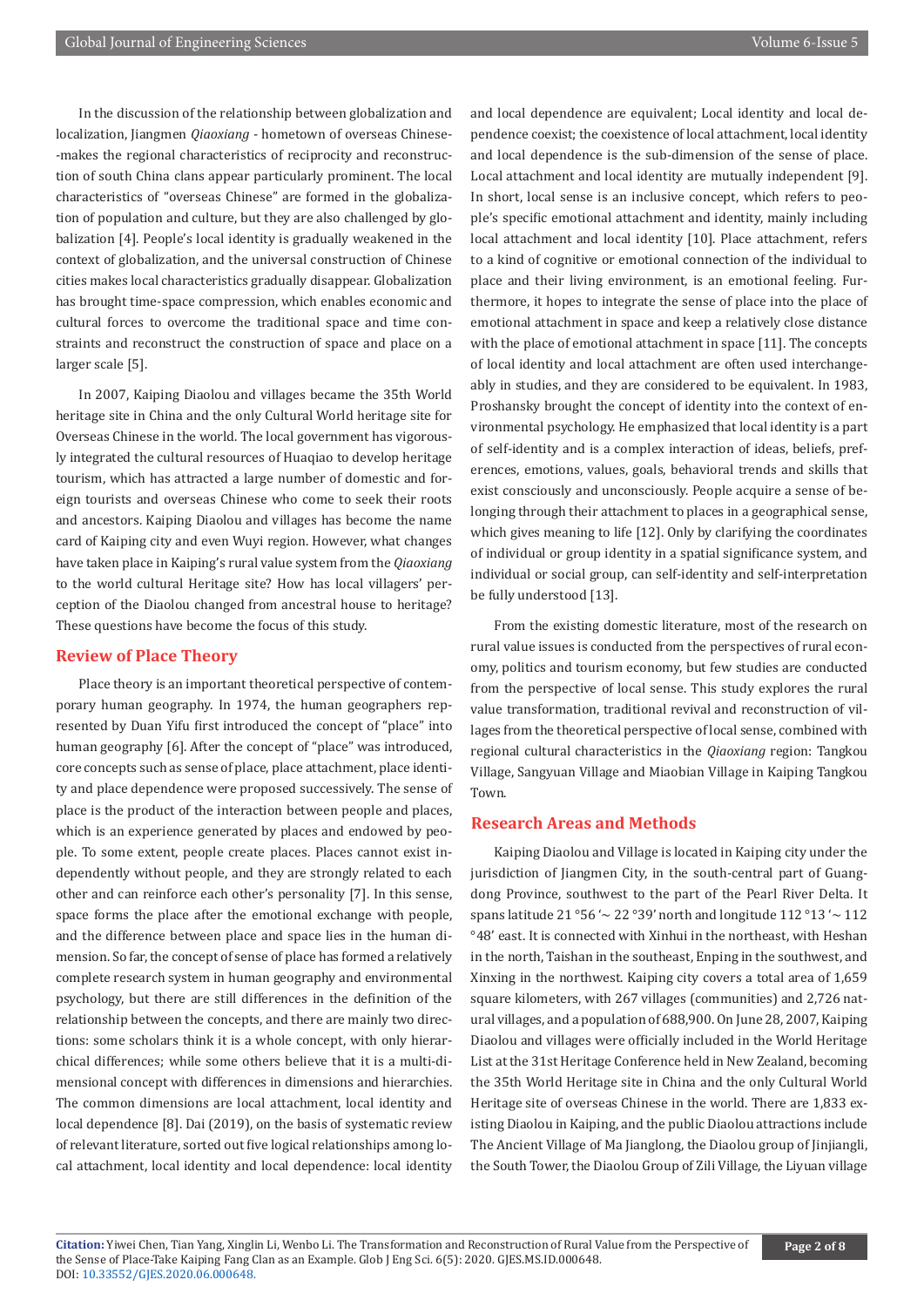and the Sanmenli Village. Kaiping Diaolou and villages have distinct characteristics of the fusion of local culture and foreign culture, and relatively complete preservation of the history of the original space and cultural imprint. The main fieldwork areas in this paper are Tangkou Village, Sangyuan Village, Miaobian Village and surrounding areas in Guzhai area, under the management of the village committee of Qiangya Village and Zhaqun Village. The local residents are mainly Fang clan people.

This study adopts the research methods of network archive analysis, semi-structured interview, literature review and participant observation. The research team also collect document on Kaiping Diaolou and villages based on historical documents (mainly includes the classical literature Kaiping County Annals and *Guzhai Monthly*, etc.), local Chronicles and other investigation. In addition, starting with the local sense, this study conducted interviews on the perspective of rural value transformation and reconstruction under the background of Kaiping Diaolou heritage and *Qiaoxiang* culture.

# **The Shaping of Sense of Place and the Construction of Local Meaning**

# **The sense of place of ancestral hall is shaped by blood ties**

The ancients said: "When a virtuous man establishes a habitat, he takes the ancestral temple as the first place, where most of the branches of clans are originated." Ancestral hall is regarded as the starting point of the origin of the clan, and is often the center of the rural geographical location, with the functions of ancestor worship, festival celebration, banquet and other clan activities. At the same time, ancestral halls are often equipped with good public facilities and transportation conditions to provide residents with good public living space. Therefore, ancestral hall is the center of local villagers' geographical location and psychological emotion, maintaining a stable clan relationship. According to the annals of Kaiping County, "Starting from Song and Yuan Dynasty, the ancestor of Fang clan was from Putian county, Fujian province. They moved to the west of the city of Nanhai, Guangdong province because their ancestor was served as an official. The eldest son, Dao Sheng, who moved to Maogang from The west of Nanhai City, is the ancestor of the Fang clan in Kaiping County. Hence his descendants live in the Guzhai area in Tangkou Town". In this sense, the Fang clan from Tangkou village, Sangyuan Village and Miaobian Village share the same blood common cultural customs and beliefs. According to local villagers, every village will set up a large banquet in front of the ancestral hall every year on the sixth day of the Lunar New Year, which is called "lantern banquet".

*"Every year on the sixth day of the Spring Festival, the villagers gather to eat together. The money for the banquet was raised together. Each villager will donate money according to their own actual situation, the amount of 50 yuan, 100 yuan ...There is red paper with lists of donor's on the wall at the entrance to the hall over there, You* 

*could go there and have a look……The banquet was organized by village cadres and production teams... Some people who have left the country will come back, and some people who are not free to come back will transfer some money to the organizers through Wechat.*

The lantern banquet is an annual event in the village of Fang's clan. The funds for the lantern banquet were raised by village cadres, and the banquet scale reached more than 100 seats. On this day, the villagers who work abroad and immigrate abroad will also return to the village to participate in activities. Overseas Chinese who cannot return to the village will also choose to transfer funds to express their feelings. Before the banquet, the "lighting" ceremony was held; the villagers then worshipped the Shengmu Goddess in the ancient ancestral hall (Picture 1). Lantern has the meaning of light transmission, and the villagers hope that the family clan will continue and prosper through worship. As the villagers of Sangyuan village said:

*"When a child is born for a full month, its parents will come to the temple to mount the incense and light the lantern for it. While some unreachable overseas Chinese will ask their acquaintances in the village to help them do it when their child is born for a full month."*

When villagers participate in the lantern banquet and worship the Shengmu Goddess, the visual landscape and strong local atmosphere generated by specific body rhythm can be embodied by local participants. The individual's experience and response to spatial emotions also promotes them to actively turn their body dynamics and socialization into a space for festival performances. The reproduction of body space year after year has continued to maintain and reproduce the time space of the festival, and to construct a local identity with a common sense of belonging [14]. Lantern banquet is a channel for villagers to construct their self-identity through clan festivals. Young people who have left their hometown and those who have gone abroad maintain and renew their own clan belief and clan identity in the festival space and atmosphere of the Lantern banquet, and at the same time, they construct their own local identity to their hometown villages. After the lantern banquet, the villagers of Tangkou village will take a group photo of the whole village in front of the ancestral hall. Every year, the group photo of the whole village is hung in the ancestral hall. The group photo of the whole village becomes the material witness of this process, which continues to affect the emotional space of the villagers and maintain the stability of the clan.

Besides the function of undertaking collective activities, ancestral hall is also a space for villagers' emotional communication in daily life. In the process of field investigation, we found that the villagers like to chat in the open space in front of the ancestral temple. Some villagers are handling vegetables, while others are lying on benches for a rest. When they hear the topics of interest, they put in a few words. Through the continuous interaction process with the place, the place becomes a key element of self-definition [13]. The villagers' daily repeated chatting habits have not naturally enriched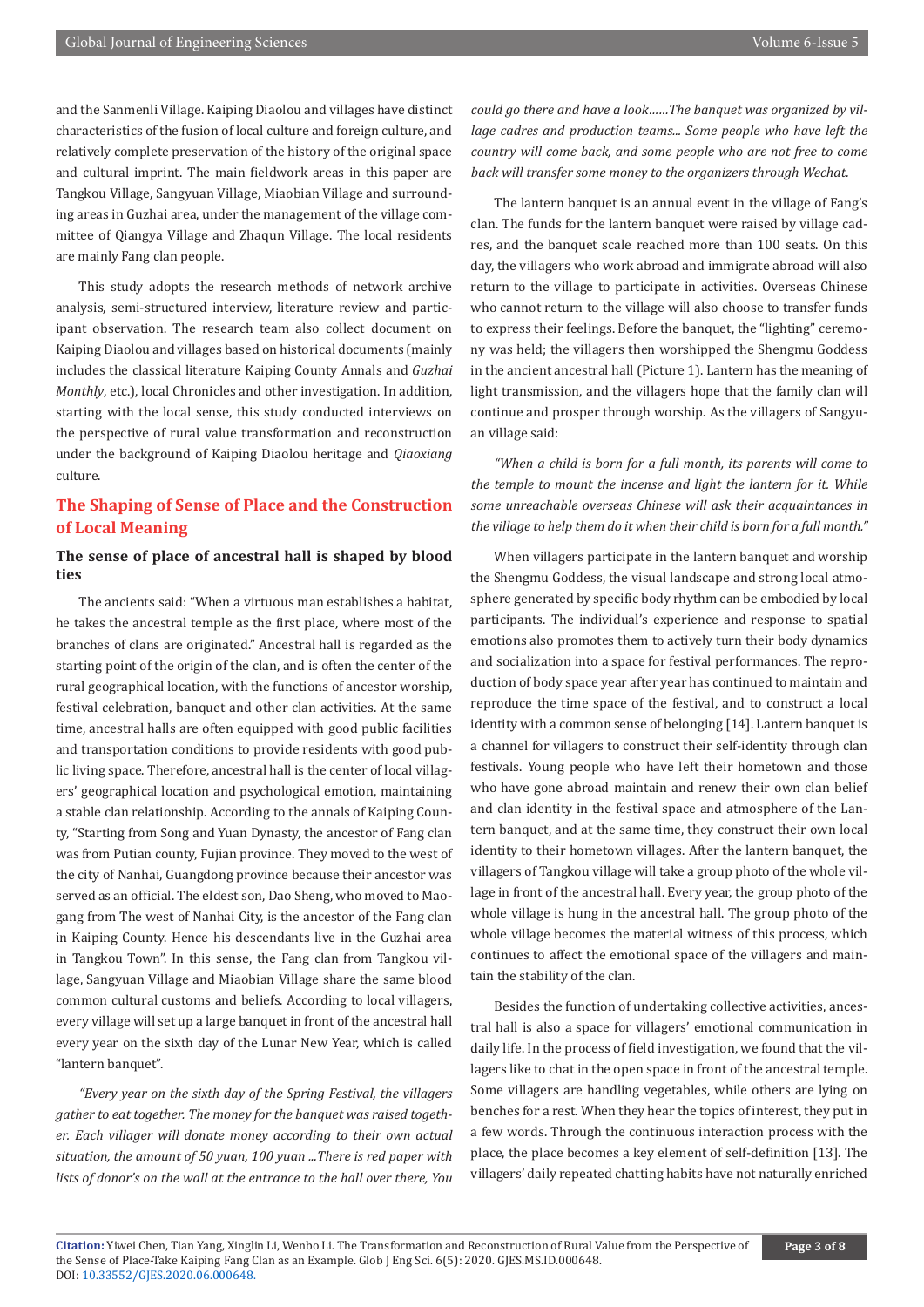the local context, formed a unique collective memory, and passed the cultural memory and family memory of Fang clan between generations.

"The collective memory of an individual comes from the group memory in a specific social situation, thus contributing to the shaping of individual cultural identity... In order to consolidate group cohesion, many activities in social groups are used to strengthen collective memory" [15]. The ancestral hall is the space bearing place of Fang's clan with unique collective memory value symbol. It carries the common historical memory and family memory of Fang family at home and abroad. Under its value system, it forms a set of local identity and behavior logic which is linked by clan blood and geography. Meanwhile, ancestral hall provides a space exchange field for villagers' emotional expression, psychological perception and behavior experience in the process of daily material production and reciprocity. Traditional rural society takes blood relationship as the link. Villagers take ancestral hall as the core in their daily life. Through rituals and family sacrifices, they repeatedly exchange individual memory and reconstruct and awaken the localized collective memory. Therefore, the ancestral hall space is endowed with human emotion, which makes the space change from an abstract concept to a cultural carrier with practical significance. As Fei Xiaotong pointed out: "the unity of blood and geography is the original state of community" [16]. Therefore, the construction of rural sense of place is inseparable from the preservation of blood relationship and collective memory.

# **The construction of sense of place under the power of transnational clan**

Kaiping belongs to Wuyi area, which is a famous *Qiaoxiang* in China. The formation and development of *Qiaoxiang* contains a wide range of social and cultural processes. For a long time, the overseas migration and overseas relations not only have a profound impact on the economic and social concepts, but also show the continuous shaping of the social life and customs and culture of *Qiaoxiang* [17]. According to the interviews, it is found that the local community still maintains the mutually beneficial relationship between Fang's clan members at home and abroad through the publication and distribution of the *Guzhai monthly*, a clan magazine at home and abroad. As a collective family letter linking Fang's clan at home and abroad, *Guzhai monthly* reflects the continuous interaction between overseas Chinese and their home countries. Through tracing the origin of the family history, Fang clan has social and cultural feedback and interaction on the traditional rejuvenation and familism in terms of space expansion and time continuity.

*"Once, I talked with several villagers in Tangkou Market. During the conversation, we raised questions about whether the Fang surname was originated from Ji according to the previous period 'Kaiping weekly newspaper'. Why is it different from the Genealogy? Who is right? I take some information with this question and I hereby arrange as follows ...... I think it is still based on the genealogy. Because,*  *when Fang Shu was Shangqing official rank*)*in Zhou Dynasty, he was already surnamed Fang. It is not that Empire Zhou xuanwang who named his descendants Fang as their surname..."*

# *——Excerpted from the column "Local Stories" in the 22nd issue of Guzhai Monthly*

Fangs trace and revise the clan history by setting up a history column to solicit contributions. The exploration of collective memory has become the blood bond of resonance and empathy within the clan. In addition, the journal also reported the happy events and funerals of villagers on weekdays.

*"It's a great pleasure for Yiwang to be a father-in-law again. Rong Kuan, the fifth son of Yiwang, living in the east gate of Miaobian village, worked in the Power Supply Station of Tangkou Town, married a girl surnamed Xie. They have got married on March 4 this year and hold a banquet at home to entertain uncles, aunts and friendly relatives and friends. The scene is very lively.*

# *——Excerpted from the column "Rural Information in Guzhai area" of 45 issue of "Guzhai Monthly"*

As early as the 1920s, the Fang clan has been spread all over the world. Besides being assigned to local villagers, *Guzhai monthly* has also been sent to overseas fangs. There are social committees and contacts in the United States, Canada, Thailand, Singapore, Philippines, Hong Kong and Macao, and a general Fang family tracing hall is set up in the United States. The head office of *Guzhai monthly* is in Kaifang's hometown. Its correspondent is especially responsible for contacting overseas Fang's clan. In addition to ensuring the daily operation of *Guzhai monthly*, it is also responsible for maintaining clan relations at home and abroad. In addition, at the end of each issue, there are two forms, namely, the statement of financial income settlement and the financial report of library. Besides RM-B,there are a large number of US dollar,Canadian dollar,Hong Kong dollar and so on. The kinship at home and abroad condensed and nurtured the blood identity of their hometown by contributing articles to the monthly magazine and donating money and materials. In the tide of globalization, the patriarchal clan emotion is strongly impacted by the multi culture. Although the relationship between overseas Chinese and domestic clans will decrease with the change of generations and the blurring of family memory, the connotation of homesickness and clan identity formed by the pull of overseas Chinese's geography and blood relationship to overseas Chinese is the sharing of nostalgia and clan identity. The transnational inflow and outflow of capital is not only the capital generated in the process of flow practice, but also the cultural experience and the feedback after it. Many of the capital earned by overseas family enterprises and migrant workers also return to the place where the clan started to reconstruct the clan relationship and construct the place [18]. Local villagers and overseas Chinese pay close attention to the development of clans in *Qiaoxiang* through *Guzhai monthly* and will send funds back to China to support the construction of their home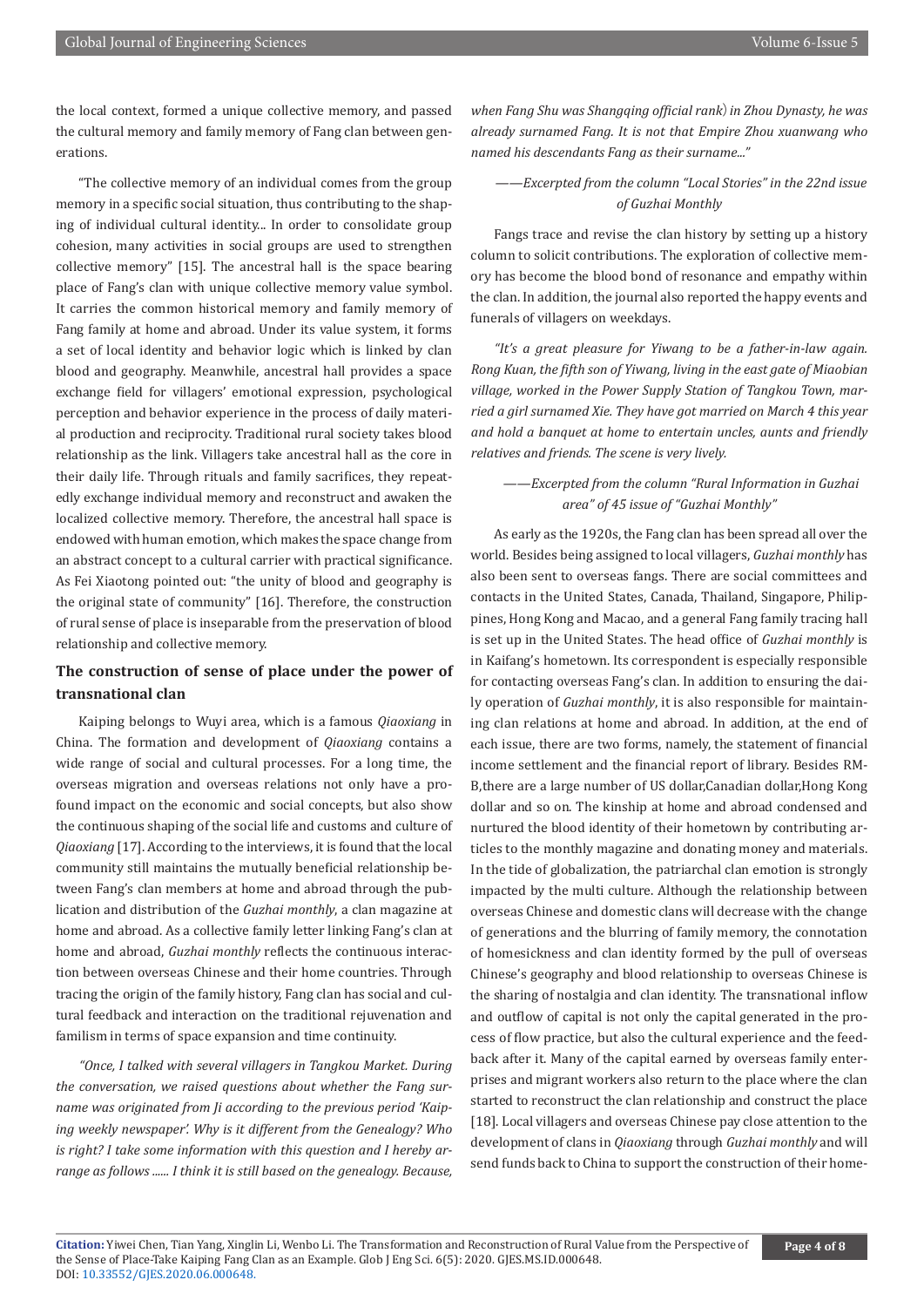town through the family magazine. At the end of each issue, we will see the Fang's overseas Chinese family members made donations to build roads, repair ponds, engage in public welfare, set up family activities and improve the water supply system:

*"Mr. Fang Junxue, from Sangyuan Village, traveling in Canada, accompanied Mr. Liu zhaoheng, Consul General of Canada in Guangzhou, on a visit to Kaiping in February this year, and was warmly welcomed by Kaiping municipal leaders. Fang Junxue is the president of International Resources of Canada...... He owns two companies and three warehouses in Vancouver, with an annual turnover of 20 million yuan, becoming a local businessman......He contributed gener-* *ously to local public welfare undertakings such as Dengliao Temple, Shude school and Guzhai monthly in Sangyuan village. "*

# *——Excerpted from the 45 issue of Guzhai monthly.*

*Guzhai monthly* is an important channel for information communication between *Qiaoxiang* and overseas Chinese communities. It enables local villagers and overseas Chinese family members to understand the basic situation of both sides through text reading. It constructs a direct economic and cultural channel, realizes the construction and maintenance of local significance based on clan identity, and completes self-identity and positioning at the individual level (Picture 2).



**Picture 1:** Shengmu Goddess.



**Picture 2:** *Guzhai Monthly*.

**Citation:** Yiwei Chen, Tian Yang, Xinglin Li, Wenbo Li. The Transformation and Reconstruction of Rural Value from the Perspective of the Sense of Place-Take Kaiping Fang Clan as an Example. Glob J Eng Sci. 6(5): 2020. GJES.MS.ID.000648. DOI: [10.33552/GJES.2020.06.000648.](http://dx.doi.org/10.33552/GJES.2020.06.000648)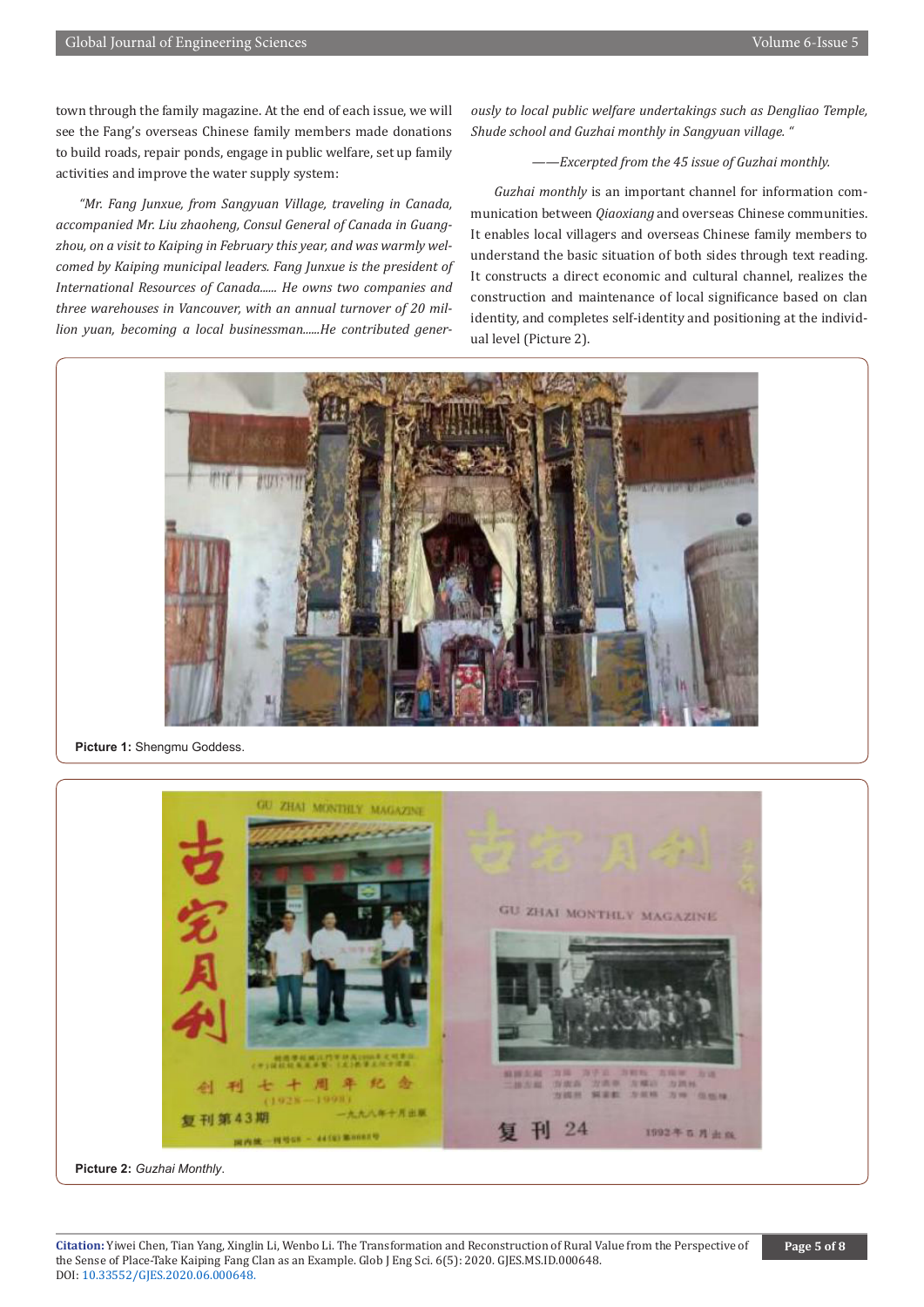# **Reconstruction of the Sense of Place in World Cultural Heritage Sites**

"From the grassroots point of view, Chinese society is nativity." This is Mr. Fei Xiaotong's judgment of Chinese society in the 1940s. In recent years, under the background of globalization and urbanization, the rural society has gradually evolved into a divorced society, and a large number of farmers have left the countryside and entered the city. Under the environment of materialization, marketization, utilitarianism and money supremacy in cities, it is difficult for farmers to find their own emotional belongings and fall into the identity dilemma under the dual social structure of urban and rural areas. The original folk customs and value system in rural areas are gradually disappearing and collapsing, and the cavitation's in rural values are becoming increasingly serious. The traditional value system is facing transformation and reconstruction in the process of social transformation, and the rural society is declining day by day. However, when Chinese society is fading away from its original local character, the formation of contemporary Chinese cultural heritage discourse system is related to the shaping of modern representation of "vernacular", which develops a modern understanding and expression practice of local sense [19].

In December 2013, Chinese Central Working Conference on urbanization proposed: "let residents see the mountains, see the water, and remember their nostalgia." Cultural nostalgia is characterized by the relationship between people and their hometown, which is a sense of place bursting out in strange land with local stigmas and agglomerating local collective memory. At the same time, by answering the question of "who am I" and "where I am", the sense of place enables people to find their own position in the coordinate system of the modern two-dimensional societies of urban and rural areas. The proposal of "visible nostalgia" requires us to pay attention to people's inner spiritual needs from the perspective of human care and humanistic feelings, awaken the local collective memory, and transform the feelings rooted in the countryside into the original power of rural cultural transformation and reconstruction, and make it possible for the backward and closed rural areas to become the source of social value and spiritual sustenance. In this sense, it is an important practice to reconstruct the sense of place by cultural heritage exhibition in response to the transformation of social modernity.

Starting from 2000, Kaiping city began to apply for world heritage for eight years. By the end of June 2007, Kaiping Diaolou and village project successfully passed the vote of the 31st World Heritage conference held in New Zealand and was officially listed in the world heritage list. On the one hand, the heritage project has promoted the in-depth excavation and carding of Kaiping local history, and the culture of overseas Chinese hometown has been refined and shaped as a heritage. The exhibition of heritage shows the traditional customs, values and beliefs, folk stories and so on in a field through video playback, optical projection, picture display,

etc., and reproduces the collective memory in the form of material placement, pattern reproduction and text evidence, showing the common past and shared memory of the place. In the process of contact with these heritages, villagers share the local cultural memory; gain a sense of historical participation and subjective existence, so as to establish a continuous connection between ancestors and future generations [20]. Therefore, heritage has become a link between the "past" and "present" in rural areas. In this sense, Kaiping Diaolou and the village as well as the overseas Chinese culture represented by it have been retained and widely spread, and the collective memory of the village has been re preserved and reposed substantially, which has extended the modern significance of the rural value and strengthened the villagers' recognition and attachment to the place. On the other hand, heritage reshapes the original cultural value and villagers' concept.

The Diaolou used to be a symbol of triumphant return home of overseas Chinese in Kaiping. It was also an important way for overseas Chinese to show off their personal achievements, and also a symbol of clan and local strength. However, with the passage of time, Kaiping Diaolou once became the "old house" and "broken house" in the hearts of villagers. After becoming a heritage, Kaiping Diaolou gained new economic and cultural values, and also affected the original values of local people.

From the perspective of external forces, the shaping of the power class, the spread of mass media, the construction of heritage framework, the process of historical evolution and development, and the promotion of commercial and economic interests, reshape and enrich the connotation of the place. Before becoming a world cultural heritage, it is difficult for villagers to find the potential value of Diaolou and village. However, with the gradual deepening of heritage declaration process and the improvement of local tourism scale, the rural environment and economy have been improved. More and more tourists visit the watchtower and rural landscape, forcing villagers to re-examine their values of cultural heritage. From the perspective of the internal force of building a sense of place, villagers often take the initiative to recommend and introduce Diaolou to tourists. It is not difficult to understand that Kaiping Diaolou has become a local name card displayed by local villagers to foreign tourists. "Tourists come to Kaiping to see the Diaolou" has become the subconscious of local villagers; the value change of place, space and landscape affects the construction of individual sense of place. As a villager of Sangyuan village said: "it is no longer necessary to rebuild the ancestral hall (Hongyifang Ancestral Hall in Sangyuan Village), and people want to change it into a local restaurant..." Obviously, the clan culture represented by ancestral temples is declining and diluted by the trend of economic development. In a word, the countryside has been continuously constructed in different times, and the rural value has also been transformed and reconstructed (Picture 3).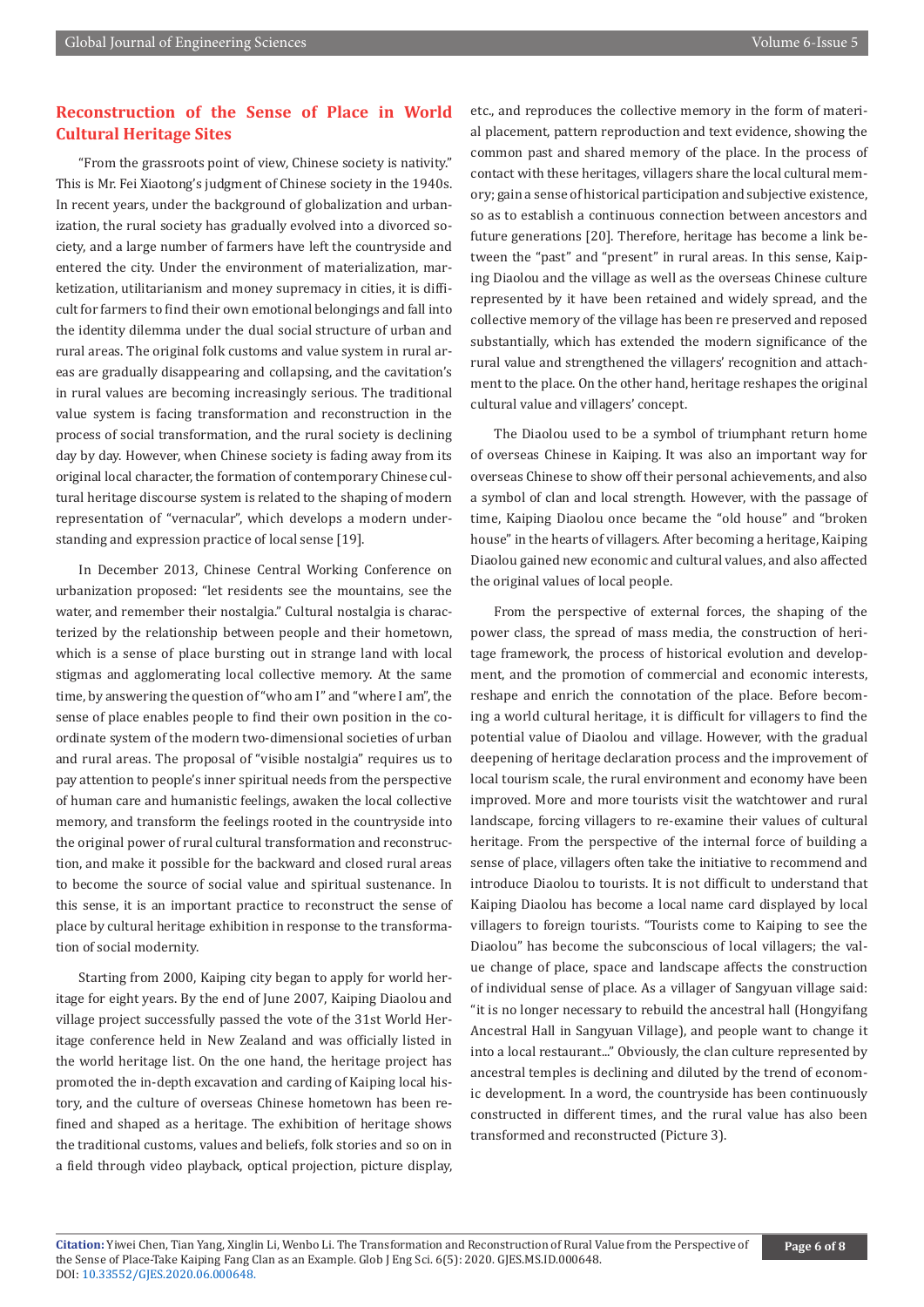

**Picture 3:** Kaiping Diaolou.

#### **Conclusion and Discussion**

Based on the perspective of the sense of place, this paper explores the ways of shaping the sense of place in Kaiping Guzhai area, especially Tangkou village, Sangyuan village and Miaobian village, by using the methods of network data and local literature collection, semi-structured interview and in-depth interview. Then it analyzes the interactive mechanism of the emotional communication between Fang's clan and local people through ancestral temples and family magazine. This paper mainly discusses the reconstruction and transformation of rural value of heritage sites in the process of Kaiping's transformation from *Qiaoxiang* to the world cultural heritage site. The main conclusions are as follows:

The ancestral hall bears the function of clan collective activities, is the daily space and local value symbol of villagers' emotional communication. The villagers' repeated chatting habits enrich the local context, forming a unique collective memory, and then passing on the family memory with clan history mark between generations. Personal feelings and identity of clansmen at home and abroad can be mutually beneficial and exchanged through rituals and typical hometown symbols (lantern banquet, family magazine, etc.), so that the sharers of clan affairs can better integrate into the collective, and then obtain a sense of belonging and cohesion. As an important ritual activity to reflect the sense of clan locality, the lantern banquet is a channel for the villagers to construct self-identity through clan identity. Through this clan activity, Fang family members maintain the identity of clans at home and abroad to their hometown. At the same time, people who have left their hometown to work and those who have gone abroad renew their own clan belief and identity in the festival space and atmosphere of the lantern banquet.

Meanwhile, the village photo after the banquet became the

material witness of this process and continued to affect the emotional space of the villagers and maintain the stability of the clan. *Guzhai monthly* is an important channel for information communication between local overseas Chinese communities and overseas Chinese communities. It made local villagers, overseas Chinese and their family members understand the basic situation of both sides through text reading. It also connects the Fang people worldwide gets emotional connection through writing practice, thus building a direct economic and cultural channel to *Qiaoxiang*. Based on the clan identity, it realized the construction and maintenance of local meaning and completed the self-identity and positioning at the individual level.

Cultural heritage projects not only promote the revitalization of rural value and enhance the villagers' recognition of the village, but also weaken the original value of the village. It can be seen that the value of rural areas is not static, it continues to transform and reconstruct in different times. Sponsored by the Federation of overseas Chinese and organized by Jiangmen Federation of overseas Chinese, the activities of Chinese youth seeking roots in China are one of the important areas for cultural exchange between overseas Chinese and their hometown. From the revival of clans in South China to the revitalization of Jiangmen *Qiaoxiang*, the strategic significance of Jiangmen as a national "General Overseas Chinese Affairs" experimental field is re-interpreted from the perspective of national strategy and national rejuvenation. From nativity to sense of place, cultural heritage exhibition and reconstruction of sense of place is an important practice to deal with the transformation of social modernity. Thus, on the basis of the development of cultural heritage, how to ensure the construction of the value of the hometown of overseas Chinese presents a reciprocal relationship due to the continuous cultural complex, which is worth pondering.